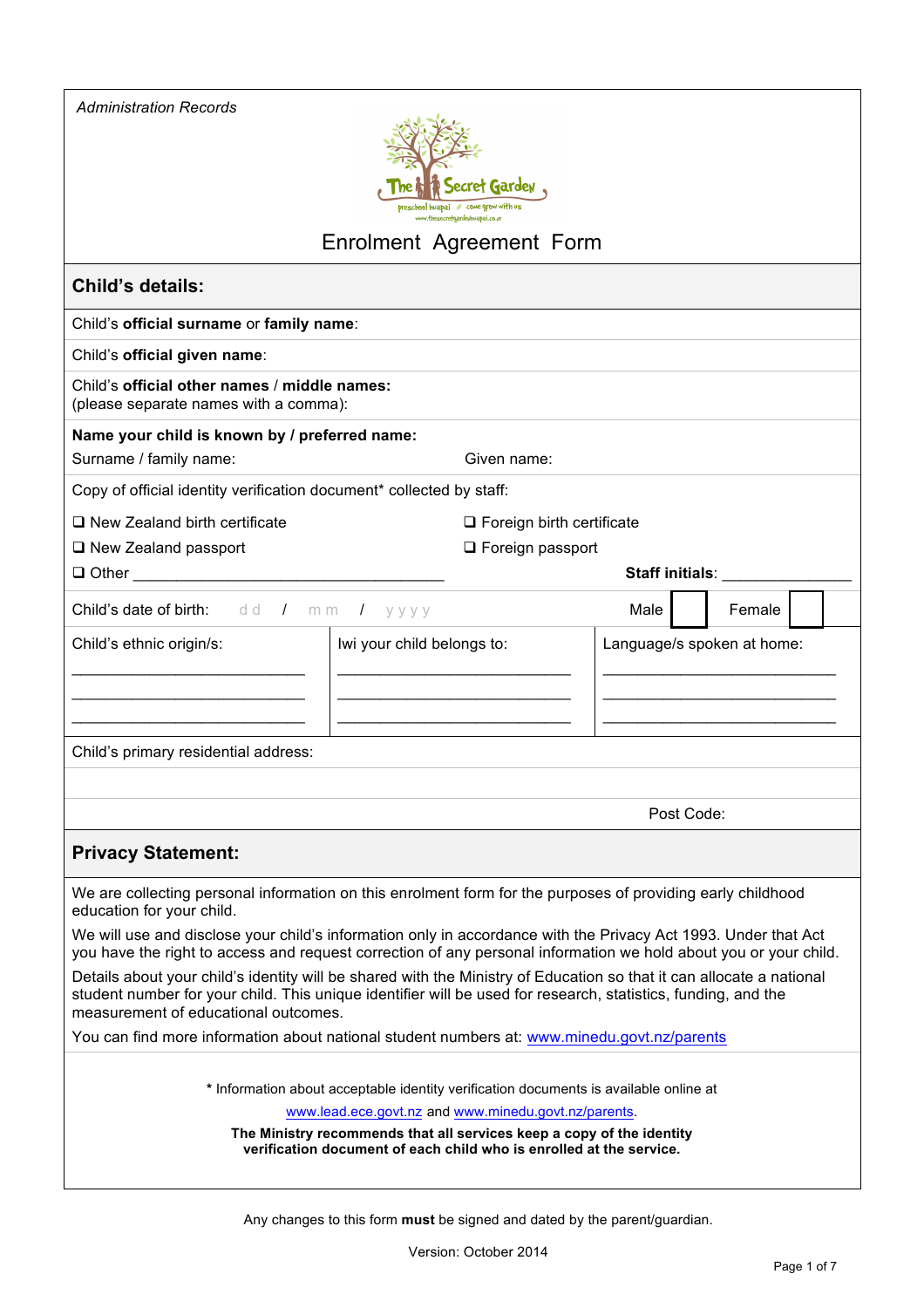| <b>Parents / Guardians:</b> |                        |  |  |  |
|-----------------------------|------------------------|--|--|--|
| 1. Given names:             | 2. Given names:        |  |  |  |
| Surname / family name:      | Surname / family name: |  |  |  |
| Address:                    | Address:               |  |  |  |
| Post Code:                  | Post Code:             |  |  |  |
| Phone (Home):               | Phone (Home):          |  |  |  |
| Phone (Work):               | Phone (Work):          |  |  |  |
| Phone (Mobile):             | Phone (Mobile):        |  |  |  |
| Email:                      | Email:                 |  |  |  |
| Relationship to child:      | Relationship to child: |  |  |  |
| 3. Given names:             | 4. Given names:        |  |  |  |
| Surname / family name:      | Surname / family name: |  |  |  |
| Address:                    | Address:               |  |  |  |
| Post Code:                  | Post Code:             |  |  |  |
| Phone (Home):               | Phone (Home):          |  |  |  |
| Phone (Work):               | Phone (Work):          |  |  |  |
| Phone (Mobile):             | Phone (Mobile):        |  |  |  |
| Email:                      | Email:                 |  |  |  |
| Relationship to child:      | Relationship to child: |  |  |  |

| Additional person/s who can pick up your child: |                        |  |  |  |
|-------------------------------------------------|------------------------|--|--|--|
| Given names:<br>Given names:                    |                        |  |  |  |
| Surname / family name:                          | Surname / family name: |  |  |  |
| Address:                                        | Address:               |  |  |  |
| Post Code:                                      | Post Code:             |  |  |  |
| Phone (Home):                                   | Phone (Home):          |  |  |  |
| Phone (Work):                                   | Phone (Work):          |  |  |  |

| <b>Custodial Statement</b>                                                                                        |       |  |  |  |  |  |
|-------------------------------------------------------------------------------------------------------------------|-------|--|--|--|--|--|
| Are there any custodial arrangements concerning your child?                                                       |       |  |  |  |  |  |
| If YES, please give details of any custodial arrangements or court orders (a copy of any court order is required) |       |  |  |  |  |  |
|                                                                                                                   |       |  |  |  |  |  |
|                                                                                                                   |       |  |  |  |  |  |
| Person/s who cannot pick up your child:                                                                           |       |  |  |  |  |  |
| Name:                                                                                                             | Name: |  |  |  |  |  |
| Name:                                                                                                             | Name: |  |  |  |  |  |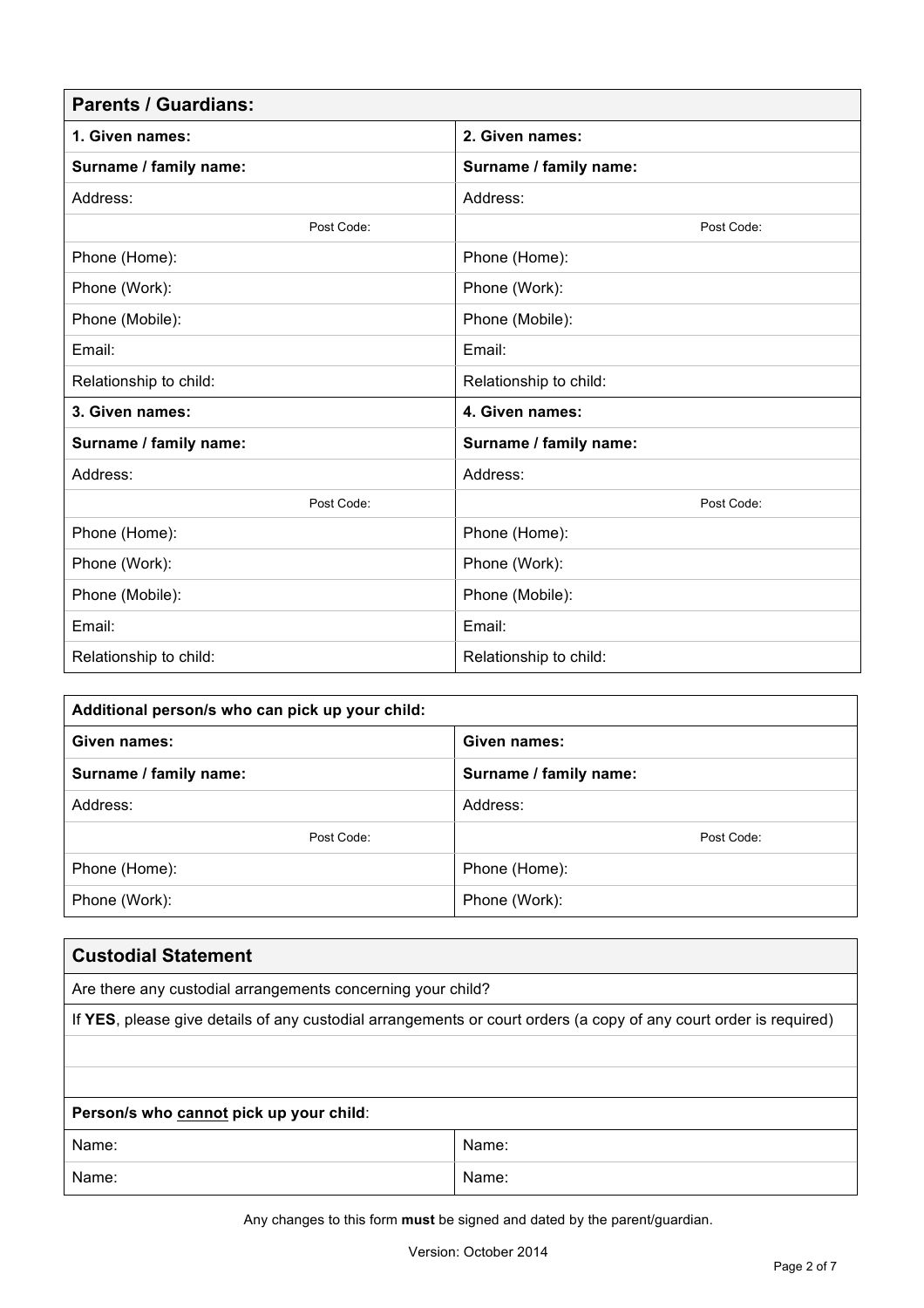| Additional Emergency Contacts (also able to pick up child): |                        |  |  |
|-------------------------------------------------------------|------------------------|--|--|
| 1. Given names:                                             | 2. Given names:        |  |  |
| Surname / family name:                                      | Surname / family name: |  |  |
| Address:                                                    | Address:               |  |  |
| Post Code:                                                  | Post Code:             |  |  |
| Phone (Home):                                               | Phone (Home):          |  |  |
| Phone (Work):                                               | Phone (Work):          |  |  |
| Phone (Mobile):                                             | Phone (Mobile):        |  |  |
| Email:                                                      | Email:                 |  |  |
| 3. Given names:                                             | 4. Given names:        |  |  |
| Surname / family name:                                      | Surname / family name: |  |  |
| Address:                                                    | Address:               |  |  |
| Post Code:                                                  | Post Code:             |  |  |
| Phone (Home):                                               | Phone (Home):          |  |  |
| Phone (Work):                                               | Phone (Work):          |  |  |
| Phone (Mobile):                                             | Phone (Mobile):        |  |  |
| Email:                                                      | Email:                 |  |  |

| <b>Child's doctor:</b>  |        |  |  |
|-------------------------|--------|--|--|
| Name:                   | Phone: |  |  |
|                         |        |  |  |
| Name of medical centre: |        |  |  |
|                         |        |  |  |

| <b>Health</b>                                                 |                 |      |    |  |
|---------------------------------------------------------------|-----------------|------|----|--|
| Illness/allergies:                                            |                 |      |    |  |
|                                                               |                 |      |    |  |
| Is your child up-to-date with immunisations?                  | Tick One        | Yes  | No |  |
| (Please provide verification of all immunisations)            |                 |      |    |  |
| For staff: Immunisation records sighted and details recorded: | <b>Tick One</b> | Yes. | No |  |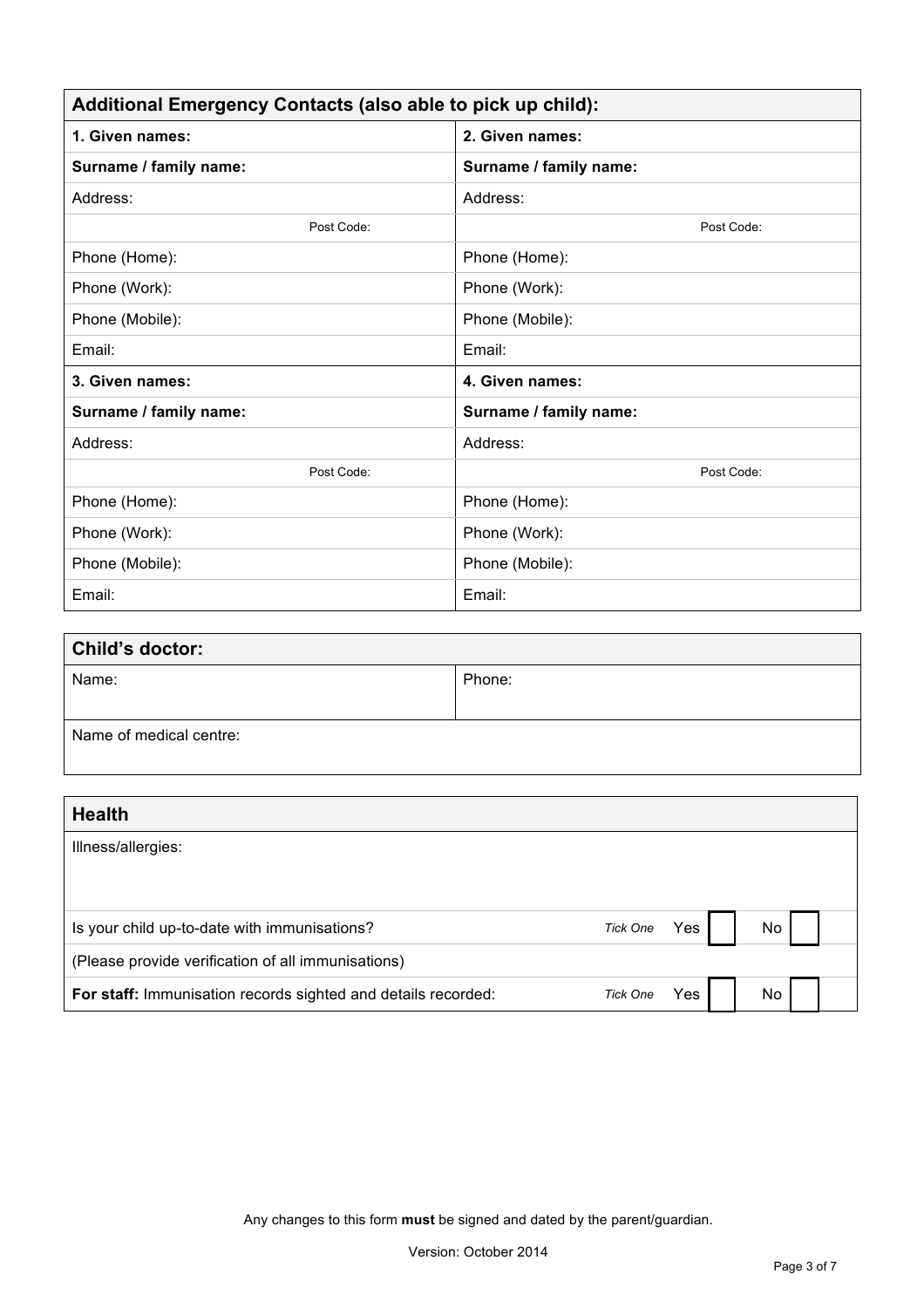| <b>Medicine</b>                                                                                                                                                                                                                                                            |                                               |  |  |  |  |
|----------------------------------------------------------------------------------------------------------------------------------------------------------------------------------------------------------------------------------------------------------------------------|-----------------------------------------------|--|--|--|--|
| <b>Category (i) Medicines</b>                                                                                                                                                                                                                                              |                                               |  |  |  |  |
| A category (i) medicine is a non-prescription preparation (such as arnica cream, antiseptic liquid, insect bite<br>treatment) that is not ingested, used for the 'first aid' treatment of minor injuries and provided by the service<br>and kept in the first aid cabinet. |                                               |  |  |  |  |
| Note: The service must provide specific information about the category (i) preparations that will be used.                                                                                                                                                                 |                                               |  |  |  |  |
| Tick One<br>Yes<br>No.<br>Do you approve category (i) medicines to be used on your child?                                                                                                                                                                                  |                                               |  |  |  |  |
| Name/s of specific category (i) medicines that can be used on my child, <b>provided by service</b> :                                                                                                                                                                       |                                               |  |  |  |  |
| Arnica Cream                                                                                                                                                                                                                                                               | Health E Antiseptic Liquid Spray and/or cream |  |  |  |  |
| Betadine Antiseptic Ointment<br>٠                                                                                                                                                                                                                                          | Optrex Eye wash                               |  |  |  |  |
| Parent/Guardian Signature:                                                                                                                                                                                                                                                 | Date:                                         |  |  |  |  |

# **Category (ii) Medicines** Category (ii) medicines are prescription (such as antibiotics, eye/ear drops etc) or non-prescription (such as paracetamol liquid, cough syrup etc) medicine that is used for a specific period of time to treat a specific condition or symptom, provided by a parent for the use of that child only or, in relation to Rongoa Māori (Māori plant medicines), that is prepared by other adults at the service. I acknowledge that written authority from a parent is to be given at the beginning of each day a category (ii) medicine is to be administered, detailing what (name of medicine), how (method and dose), and when (time or specific symptoms/circumstances) medicine is to be given. Parent/Guardian Signature: \_\_\_\_\_\_\_\_\_\_\_\_\_\_\_\_\_\_\_\_\_\_\_\_\_\_\_\_\_ Date: \_\_\_\_ /\_\_\_\_ / \_\_\_\_

| <b>Category (iii) Medicines</b>                                                                                                                                                                      |                         |
|------------------------------------------------------------------------------------------------------------------------------------------------------------------------------------------------------|-------------------------|
| To be filled in if your child requires medication as part of an individual health plan, for example for an on-going<br>condition such as asthma or eczema etc and is for the use of that child only. |                         |
| <b>For staff:</b> Individual health plan sighted and a copy taken:                                                                                                                                   | Yes<br>No.<br>Tick One: |
| Name of medicine:                                                                                                                                                                                    |                         |
| Method and dose of medicine:                                                                                                                                                                         |                         |
| When does the medicine need to be taken: (State time or specific symptoms)                                                                                                                           |                         |
|                                                                                                                                                                                                      |                         |
|                                                                                                                                                                                                      |                         |
| Parent/Guardian Signature:                                                                                                                                                                           |                         |
|                                                                                                                                                                                                      | Date:                   |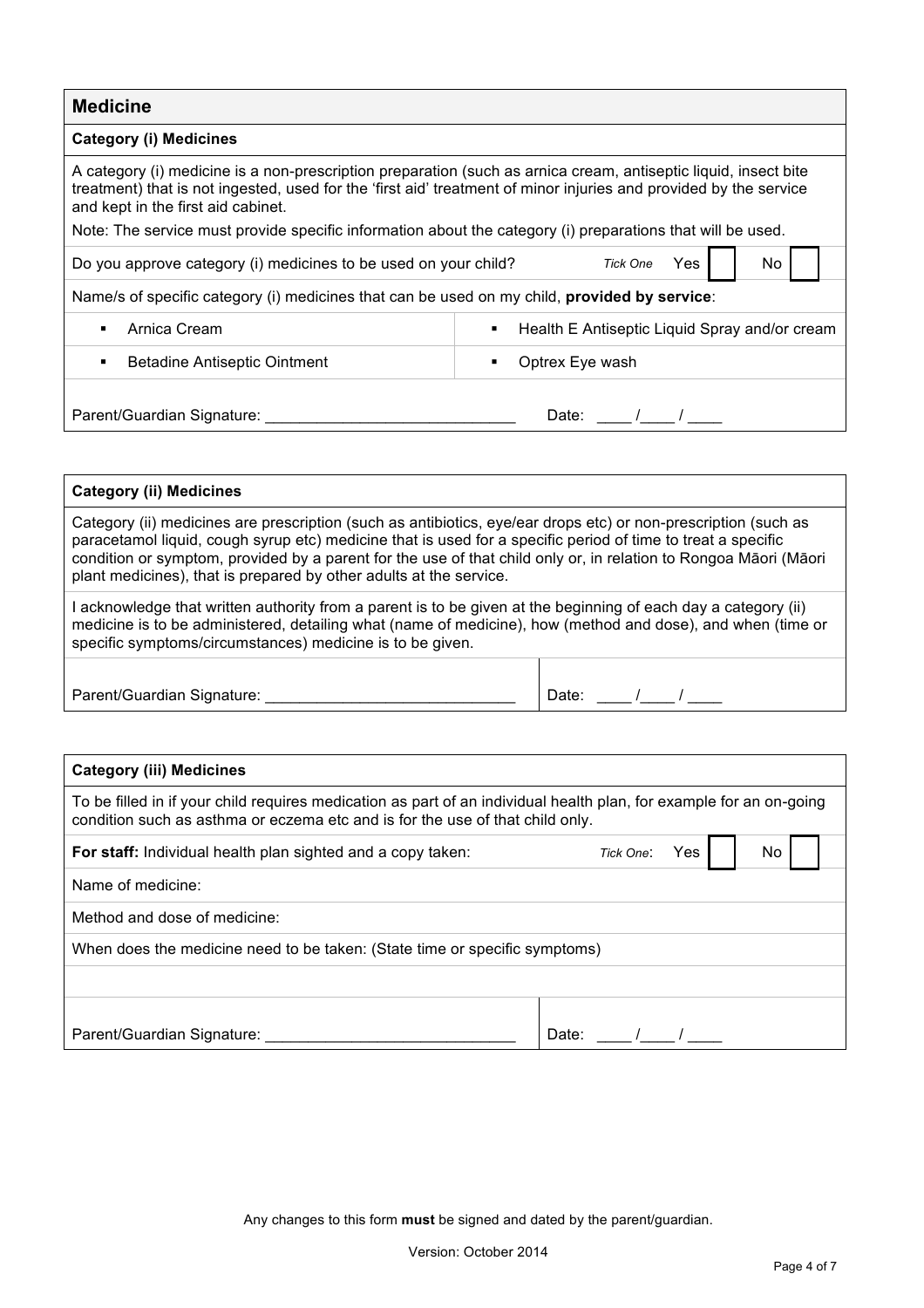| <b>Enrolment Details:</b>                                                                                                                                                                                                                                                                                                                                                                              |        |         |           |          |        |              |
|--------------------------------------------------------------------------------------------------------------------------------------------------------------------------------------------------------------------------------------------------------------------------------------------------------------------------------------------------------------------------------------------------------|--------|---------|-----------|----------|--------|--------------|
| Date of Enrolment: $\frac{1}{1-\frac{1}{1-\frac{1}{1-\frac{1}{1-\frac{1}{1-\frac{1}{1-\frac{1}{1-\frac{1}{1-\frac{1}{1-\frac{1}{1-\frac{1}{1-\frac{1}{1-\frac{1}{1-\frac{1}{1-\frac{1}{1-\frac{1}{1-\frac{1}{1-\frac{1}{1-\frac{1}{1-\frac{1}{1-\frac{1}{1-\frac{1}{1-\frac{1}{1-\frac{1}{1-\frac{1}{1-\frac{1}{1-\frac{1}{1-\frac{1}{1-\frac{1}{1-\frac{1}{1-\frac{1}{1-\frac{1}{1-\frac{1}{1-\frac{$ |        |         |           |          |        |              |
| Please Note: 20 Hours ECE is for up to six hours per day, up to 20 hours per week and there must be no<br>compulsory fees when a child is receiving 20 Hours ECE funding.                                                                                                                                                                                                                              |        |         |           |          |        |              |
| Days Enrolled:                                                                                                                                                                                                                                                                                                                                                                                         | Monday | Tuesday | Wednesday | Thursday | Friday |              |
| Times Enrolled:                                                                                                                                                                                                                                                                                                                                                                                        |        |         |           |          |        | Total hours: |
| For 20 Hours ECE fill out boxes below with the hours attested e.g. 6 hours                                                                                                                                                                                                                                                                                                                             |        |         |           |          |        |              |
| 20 Hours ECE at this<br>service                                                                                                                                                                                                                                                                                                                                                                        |        |         |           |          |        | Total hours: |
| 20 Hours ECE at<br>another service                                                                                                                                                                                                                                                                                                                                                                     |        |         |           |          |        | Total hours: |
| Parent/Guardian Signature:<br>Date: $\sqrt{ }$                                                                                                                                                                                                                                                                                                                                                         |        |         |           |          |        |              |

| <b>20 Hours ECE Attestation:</b>                                                                                                                                                                                                                             |
|--------------------------------------------------------------------------------------------------------------------------------------------------------------------------------------------------------------------------------------------------------------|
| 1. Is your child receiving 20 Hours ECE for up to six hours per day, 20 hours per week at this service?                                                                                                                                                      |
| No<br>Tick One Yes                                                                                                                                                                                                                                           |
| Is your child receiving 20 Hours ECE at any other services?<br>No<br><b>Yes</b><br>2.<br><b>Tick One</b>                                                                                                                                                     |
| If yes to either or both of the above, please sign to confirm that:                                                                                                                                                                                          |
| Your child does not receive more than 20 hours of 20 Hours ECE per week across all services.<br>٠                                                                                                                                                            |
| Your authorise the Ministry of Education to make enquiries regarding the information provided in the<br>٠<br>Enrolment Agreement Form, if deemed necessary and to the extent necessary to make decisions about<br>your child's eligibility for 20 Hours ECE. |
| You consent to the early childhood education service providing relevant information to the Ministry of<br>٠<br>Education, and to other early childhood education services your child is enrolled at, about the information<br>contained in this box.         |
| Parent/Guardian Signature: _________<br>Date: $/$ /                                                                                                                                                                                                          |
|                                                                                                                                                                                                                                                              |
| <b>Dual Enrolment Declaration</b>                                                                                                                                                                                                                            |
|                                                                                                                                                                                                                                                              |

I hereby declare that my child **is/is not** enrolled at another early childhood institution at the same times that he/she is enrolled at The Secret Garden Preschool.

| Parent/Guardian Signature: |  |  |  |  |  |  |  |
|----------------------------|--|--|--|--|--|--|--|
|----------------------------|--|--|--|--|--|--|--|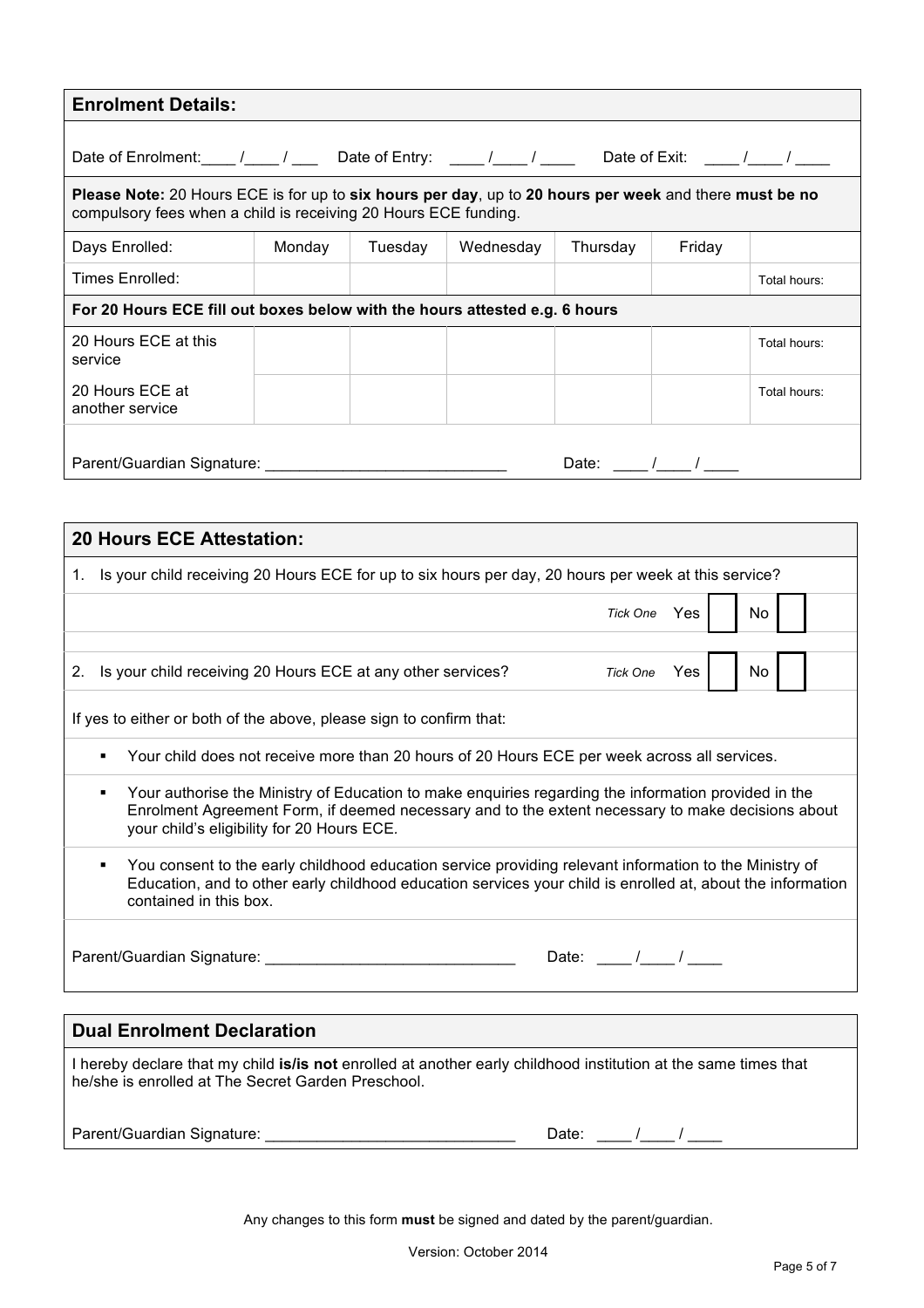| <b>Statutory Holidays / Term Breaks</b>                                                           |                  |                       |  |  |  |  |  |  |
|---------------------------------------------------------------------------------------------------|------------------|-----------------------|--|--|--|--|--|--|
| This enrolment agreement is <b>inclusive</b> of school term breaks.                               |                  |                       |  |  |  |  |  |  |
| The Secret Garden Preschool is closed on the following public holidays if they fall on a weekday. |                  |                       |  |  |  |  |  |  |
|                                                                                                   |                  |                       |  |  |  |  |  |  |
| New Year's Day                                                                                    | Easter Monday    | Christmas Day         |  |  |  |  |  |  |
| Day after New Year's Day                                                                          | <b>ANZAC Day</b> | <b>Boxing Day</b>     |  |  |  |  |  |  |
| Waitangi Day                                                                                      | Queen's Birthday | Local Anniversary Day |  |  |  |  |  |  |
| Good Friday                                                                                       | Labour Day       |                       |  |  |  |  |  |  |
|                                                                                                   |                  |                       |  |  |  |  |  |  |

### **Required Information for Licensing Purposes**

- **Excursions:** Permission for the child to take part in regular excursions (under the conditions stated in the service's excursions policy) – Nil planned at this stage.
- § **Photo/video:** permission for the child to be photographed for the purposes of assessment, planning and evaluation (explain clearly how the photos/videos can/can't be used)

### **Other information possible to include on this Enrolment Agreement Form**

- § **Policy Statement:** The Secret Garden Preschool has a number of policies that set out the procedures that are in place for the care and education of the children who attend. We strongly urge you to read these. The signing of this enrolment agreement form indicates that you will abide by the policies of this service, and understand how you can have input to policy review.
- **Parent Information Book**: Please ensure you have read the information in the parent handbook as it covers such things as fee details, subsidies that are available to you and ways in which we can help you and your child settle into the service.
- § **Child's strengths, interests and preferences:** Please tell us about your child's strengths, interests and preferences.

**Transitional School Visits: Information on transition arrangements.** 

§ **Correspondence School Enrolment:** Details of enrolment agreement.

#### **Parent Declaration**

I declare that all the above information is true and correct to the best of my knowledge.

Parent/Guardian Signature: \_\_\_\_\_\_\_\_\_\_\_\_\_\_\_\_\_\_\_\_\_\_\_\_\_\_\_\_\_\_\_\_\_Date: \_\_\_\_ / \_\_\_\_ /

## **Service Declaration**

On behalf of The Secret Garden Preschool, I declare that this form has been checked and all relevant sections have been completed.

Service Provider Signature: \_\_\_\_\_\_\_\_\_\_\_\_\_\_\_\_\_\_\_\_\_\_\_\_\_\_\_\_\_ Date: \_\_\_\_ /\_\_\_\_ / \_\_\_\_